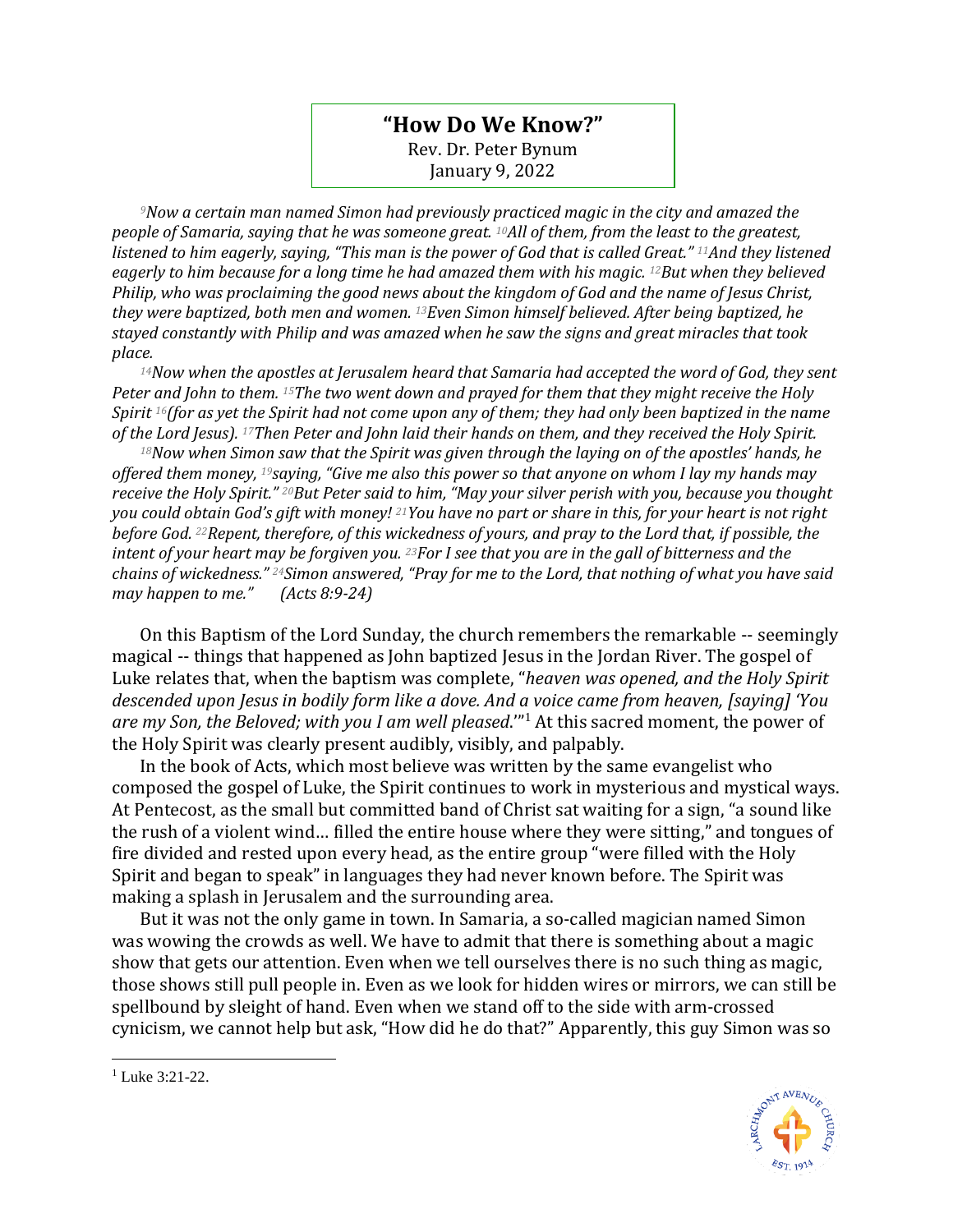good that people were actually wondering if he might have some divine gift – if it might actually be God who was making these mystical feats possible.

But when the Pentecostal disciples took to the streets, they too began to attract big crowds. Simon himself was moved by their words and amazed by their actions. He got in line with everyone else to be baptized, and he even quit doing his own shows so he could follow the disciples around. As the numbers continued to increase in Samaria, word got back to the home church in Jerusalem, and they dispatched the big guns, Peter and John, up to Samaria to take things to the next level. And that is exactly what happened. As Peter and John prayed with the new converts and laid their hands upon them, the power of the Holy Spirit came upon the church much like it had in Jerusalem. It was a power that Simon the magician had never seen, and he wanted some of it. He didn't understand it, but he knew he wanted it.

Despite his faults, I have to admit that I can relate to Simon in some ways, because we are still struggling to understand the mysteries of the Holy Spirit. In fact, it makes many of us uncomfortable to even talk about it. In our December confirmation class, I admitted to the confirmands that I struggle with some of the things that we would call "Pentecostal" today. When I hear about people in the church speaking in tongues or see footage of ecstatic worship services, I have to confess that I tend toward cynicism, especially when it comes to speaking in tongues. I'm not proud to say it, but it sometimes seems like a show, like they are just speaking gibberish on purpose. But I have also heard stories of very real things – miraculous things -- happening in those contexts, things that may really be of God. So, I could not offer anything definitive to the confirmation class. All I could do was share my own struggles, and the fact that I too ask the question, "How do we know that is real?"

It reminds me of that great old chestnut of a joke about the thermos. Some of you have probably heard it. A not-so-great student in a science class asks his professor, "Sir, in your opinion what is the world's greatest invention?"

The professor thinks for a moment, and then says with conviction, "I know! It's the Thermos!"

In the age of computers and space travel, the student was stumped by this answer. "Why do you say that?" he asked.

"Well," said the professor, "the thermos is a miraculous invention. It keeps cold drinks cold and hot drinks hot."

The student puzzled for a while and then the mystery became clear. "Yeah," he said, "but how do it know?"

That joke makes me chuckle, but that is essentially the question I take from this story of the early church. When it comes to the Holy Spirit, how do we know? Are we seeing a magic act for human entertainment, or is something deeply mystical going on? About five hundred years ago, the Protestant Reformer John Calvin had the same question when he read this passage from Acts when Peter and John laid their hands on the people, and a strange divine power worked through them. "I hear what the apostles did," Calvin wrote,

*that is, that they faithfully fulfilled their ministry. The Lord willed that those visible and wonderful graces of the Holy Spirit, which he then poured out upon his people, should be administered and distributed by his apostles through the laying on of hands. I think that no deeper mystery underlies this laying on of hands, but my interpretation is that they made use of such a ceremony to*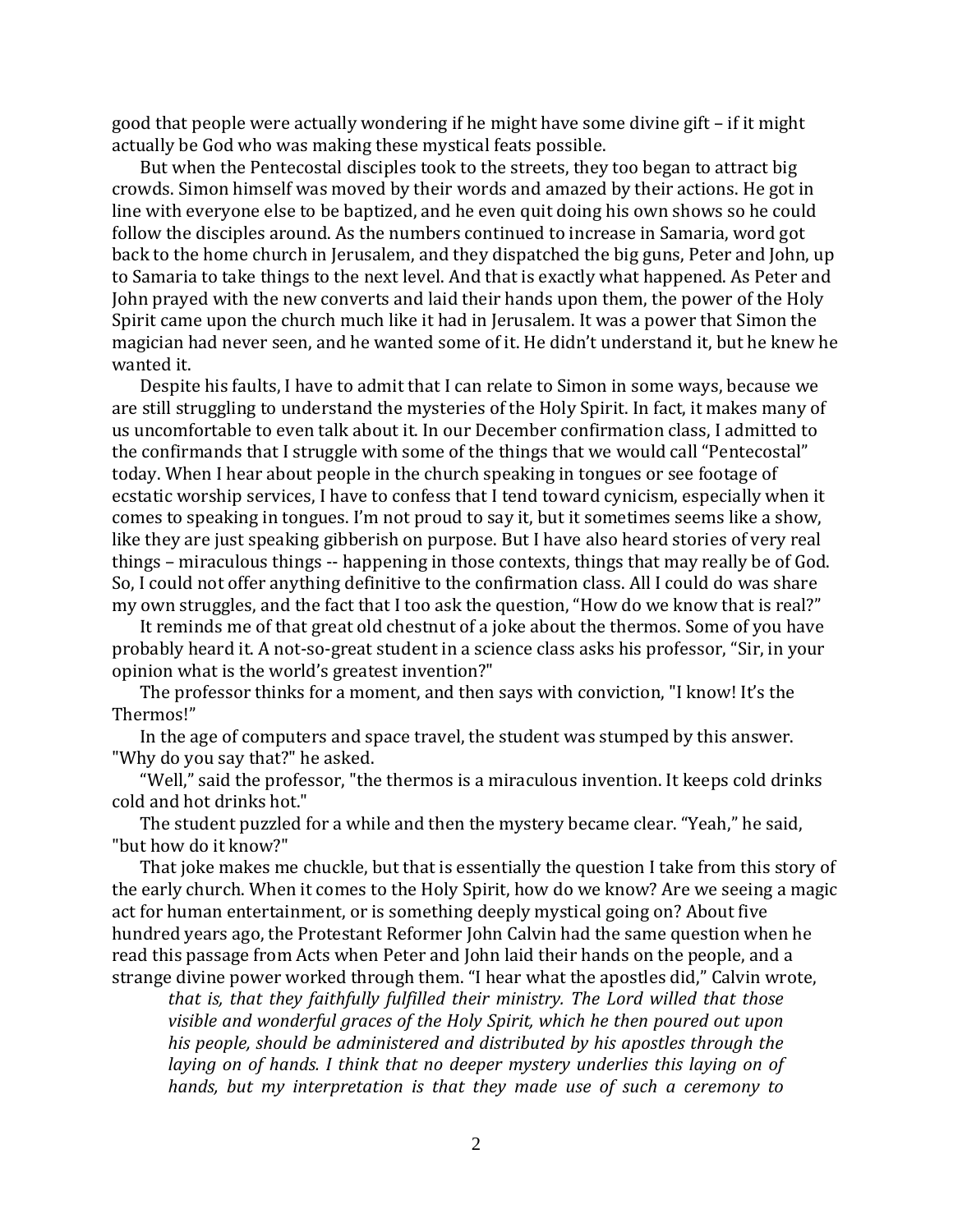## *signify by their gesture that they commended to God, and, as it were, offered him on whom they laid their hands*."<sup>2</sup>

For Calvin, the apostolic power of laying on hands is shrouded in deep mystery. In some ways it was a human ceremony, an embodied prayer that God will bless this person. But he could not and would not dismiss the possibility that God was really at work in these actions in the same way that God is at work in baptism, or the Lord's Supper, when human things are drawn up into something much more than human.

But how do we know? When we see something mysterious that could be God at work in the world, is it just a magic show enacted by humans, or is the Holy Spirit really at work? Like I told the confirmands, I do not have a crystal ball that can answer this question. What I can offer are some strategies that I believe help us answer that question with an open mind – a way for us to leave room for us to see the miracles that God is still working in the world. I offer these ideas not as a spiritual expert, but more like someone who is struggling to figure out how a Thermos works. These are just some thoughts to a fellow cynic and struggler…

The first strategy is to *trust your instincts*. Our first impression is often the best one. Like many, I have really loved the show *Ted Lasso*. Just this last week, we were watching an episode in which Ted was talking with a friend who was struggling with a tough decision. He told her to forget the advice she was getting. "*You just listen to your gut,"*  he said. *"And on your way down to your gut, check in with your heart. Between those two things, they'll let you know what's what."* It is great advice. If there is something about a situation that strikes you as mystical… if there is a strange light or peace about it that makes you think God may be at work… trust your gut and check in with your heart. They are often pointing the way down the best path.

The second thing I would say is to *have some friends that you trust* as well. Ted Lasso, for example, has the "Diamond Dogs," a group of three co-workers that he trusts to help him discern the way forward when his gut and his heart are having trouble making it through the fog. It is a solid strategy, because even Jesus did this. Among the twelve, there were three disciples who were closer to Jesus than the others. At key moments in his ministry, Jesus took Peter, James, and John off to the side. They were even there with him at the moment of his greatest personal crisis, in the Garden of Gethsemane as Jesus lamented and prayed before his arrest. If you are struggling to determine whether God might be trying to tell you something or lead you in a new direction, it is a wonderful thing to have a group of spiritual friends around you, because God often speaks to us most clearly through the voices of people we love and trust.

Other clues to watch for are things I call "*green lights*." These are more than just moments of gut instinct. These come along when you have already sensed that God may be at work and you are actively trying to figure out what God may be up to. For example, when I was trying to discern whether God was calling me away from my law practice and into ministry, my gut and my heart were telling me to check it out, and some key people in my life were affirming me and helping me figure it out. But I was still wrestling with the question, "How do you know?" How could I know whether this idea was just something I had dreamed up, or if it might really be the Holy Spirit at work?

<sup>2</sup> Calvin, John. *Institutes of the Christian Religion*, 4,19, 6.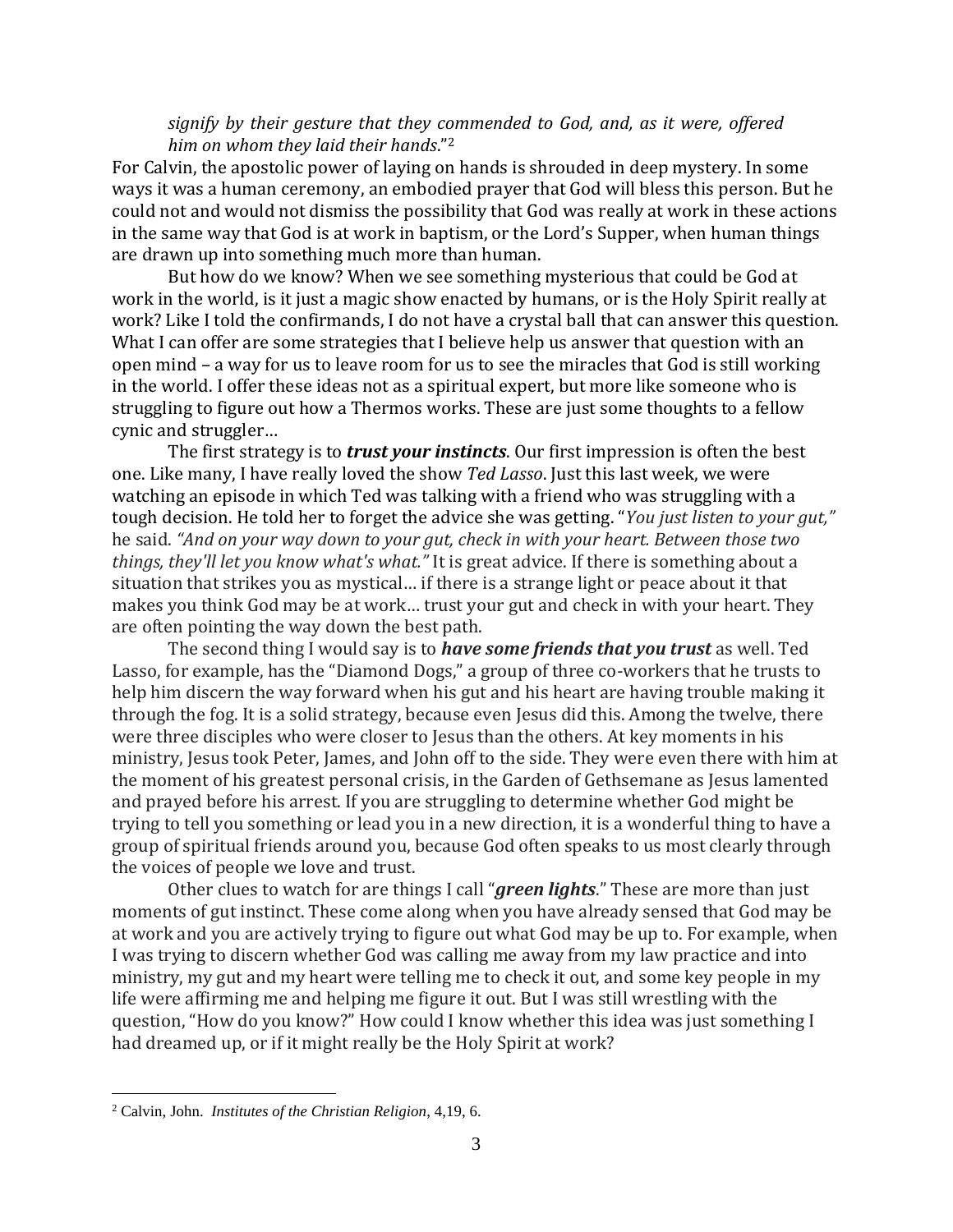During that period of discernment, I experienced a number of things that seemed to be signals and signposts pointing the way, but I will share one in particular. At this point, only a few people knew that I was considering leaving my law practice for seminary: my wife, my parents, and my pastor. Those were my Diamond Dogs; no one else knew. But right about then, it just so happened that a contingent from Union Presbyterian Seminary paid a visit to our church. They called it a "caravan," a group of professors, students, and seminary leaders who would travel from church to church building up relationships with congregations, cultivating support, and, as you might imagine, looking for potential students. I was Moderator of the Diaconate at the time, so Stephanie and I went that evening because I wanted to be a good church officer and do my part and show up when visitors came. But that was not the real reason we went. We went because I was trying to figure out whether to go to seminary, and I wanted to hear from the horse's mouth what it was all about.

The professor was impressive, and so were the students who spoke. But at the end one of the deans of the faculty stood up to speak. His speech shifted to the kinds of students the seminary was trying to attract. And I remember what he said just as clearly as if it were yesterday. "For example," he said, "I just had a phone conversation with a new student this afternoon. This person went to Davidson College." That got my attention.

"Then," he continued, "they got a degree from the University of Virginia School of Law and has made partner at a good law firm."

It was at this point that the dean looked right over at my table, and our eyes met as he said, "and that is *exactly* the kind of person God wants to come to Union seminary."

At that point, my mouth fell open. And I looked over at Stephanie, and her face had the same amazed look. Now, you can say that this was just coincidence, but you will never convince me. I knew that Dean Currie wasn't talking about me, even though I too had gone to Davidson College… I too had gotten a law degree from Virginia… and I too was a partner in a good law firm. We hadn't spoken on the phone, so I knew he wasn't talking about me. But I also knew that he was talking about me. If we are open to the possibility that the Holy Spirit may be telling us something, even if we are still not quite sure what that something may be, we can look for "green lights" that point us down the road we should follow.

Now, I am enough of a Calvinist to admit at this point that all of the things I've mentioned so far are fallible. Our gut can be wrong. Well-meaning advisors do the best they can, but they are not always right. And even lights we think are green might really be yellow or red ones that we run right through as a matter of stubborn will. Because we are human, there will always be room for us to doubt or question, "Do I really know?"

That's why the fourth and final strategy I offer is so important. It may not help us in our moments of decision, but it is important from time to time to pause and look back. Moving forward, our human vision can be cloudy, but, as they say, *hindsight* is 20/20. In my own life, I have been amazed to look back at key periods to realize how the Holy Spirit has been at work all along. Even when we wondered whether God was there at all, even when we could not for the life of us figure out why something was happening or why we were struggling or what in the world was going on, through the power of hindsight we are able to see with remarkable clarity how God has always had divine hands upon us – shaping us, molding us, and leading us down paths that God had prepared just for us all along. With the proof of hindsight, we realize that the faith which sometimes felt flimsy and weak rests – then, now, and forever – securely upon the bedrock of God's love and care.